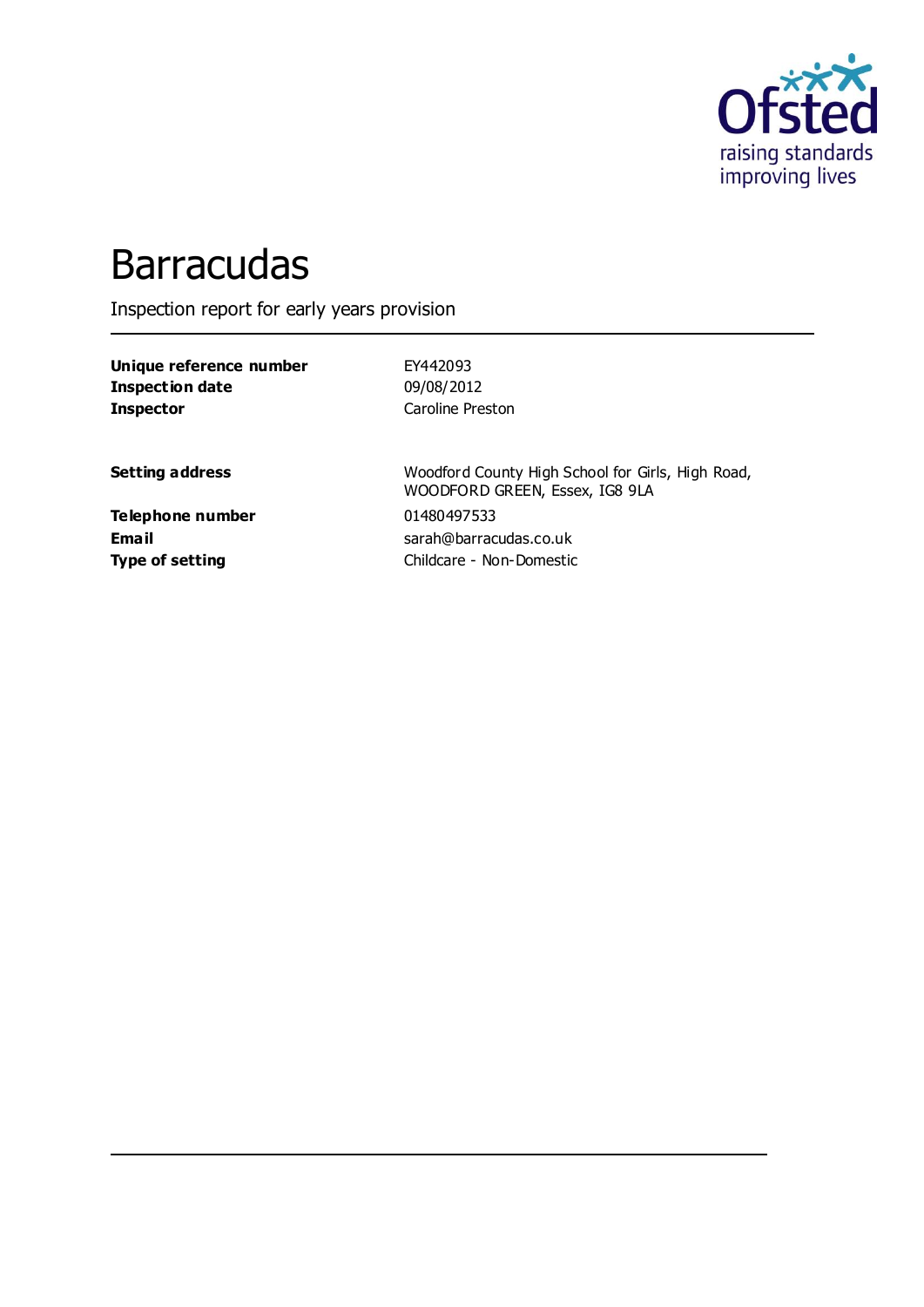The Office for Standards in Education, Children's Services and Skills (Ofsted) regulates and inspects to achieve excellence in the care of children and young people, and in education and skills for learners of all ages. It regulates and inspects childcare and children's social care, and inspects the Children and Family Court Advisory Support Service (Cafcass), schools, colleges, initial teacher training, work-based learning and skills training, adult and community learning, and education and training in prisons and other secure establishments. It assesses council children's services, and inspects services for looked after children, safeguarding and child protection.

If you would like a copy of this document in a different format, such as large print or Braille, please telephone 0300 123 1231, or email enquiries@ofsted.gov.uk.

You may copy all or parts of this document for non-commercial educational purposes, as long as you give details of the source and date of publication and do not alter the information in any way.

T: 0300 123 1231 Textphone: 0161 618 8524 E: enquiries@ofsted.gov.uk W: [www.ofsted.gov.uk](http://www.ofsted.gov.uk/)

© Crown copyright 2012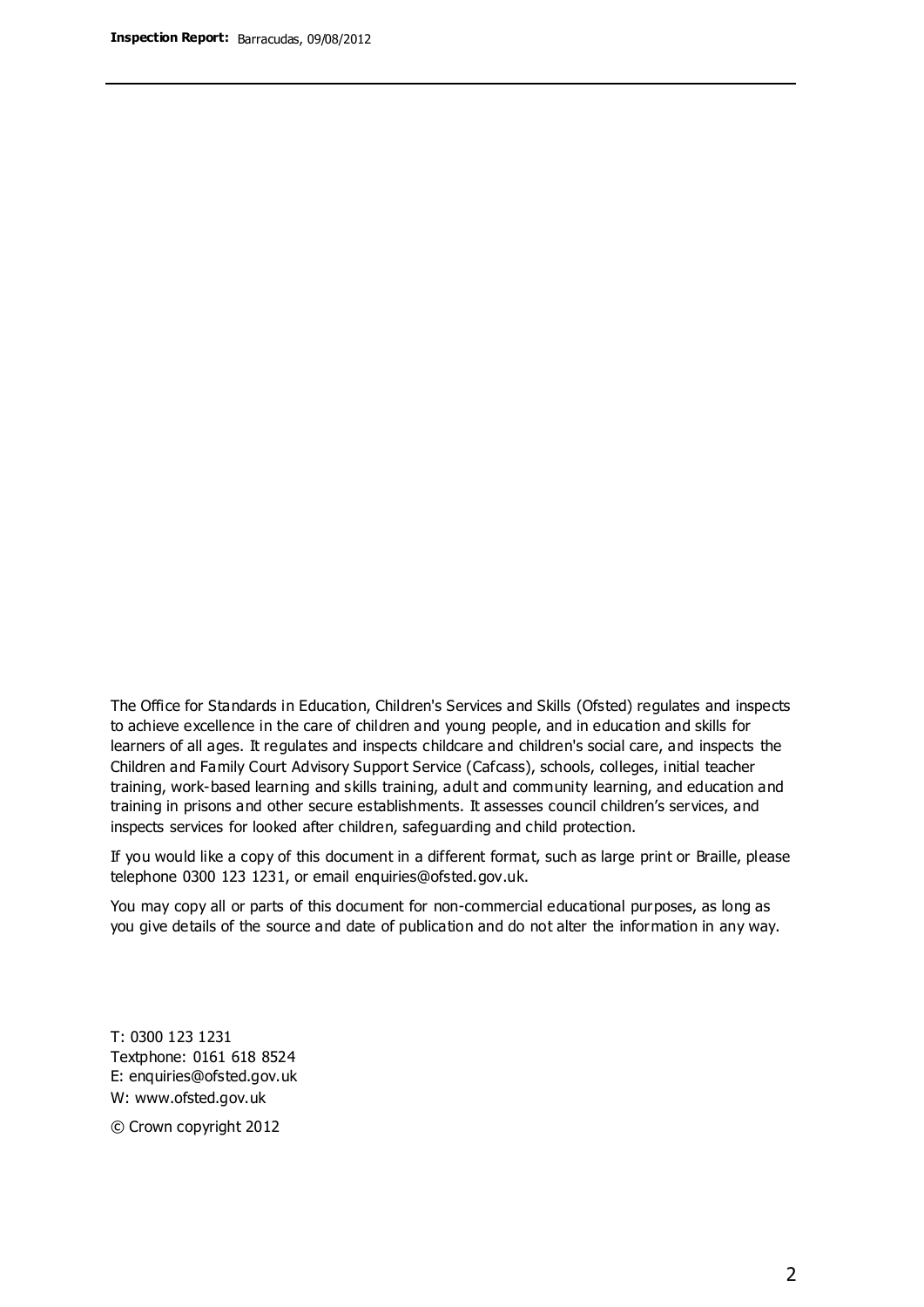### **Introduction**

This inspection was carried out by Ofsted under Sections 49 and 50 of the Childcare Act 2006 on the quality and standards of the registered early years provision. 'Early years provision' refers to provision regulated by Ofsted for children from birth to 31 August following their fifth birthday (the early years age group). The registered person must ensure that this provision complies with the statutory framework for children's learning, development and welfare, known as the *Early* Years Foundation Stage.

The provider must provide a copy of this report to all parents with children at the setting where reasonably practicable. The provider must provide a copy of the report to any other person who asks for one, but may charge a fee for this service (The Childcare (Inspection) Regulations 2008 regulations 9 and 10).

Children only attend this setting before and/or after the school day and/or during the school holidays. The judgements in this report reflect the quality of early years provision offered to children during those periods.

The setting also makes provision for children older than the early years age group which is registered on the voluntary and/or compulsory part(s) of the Childcare Register. This report does not include an evaluation of that provision, but a comment about compliance with the requirements of the Childcare Register is included in Annex B.

Please see our website for more information about each childcare provider. We publish inspection reports, conditions of registration and details of complaints we receive where we or the provider take action to meet the requirements of registration.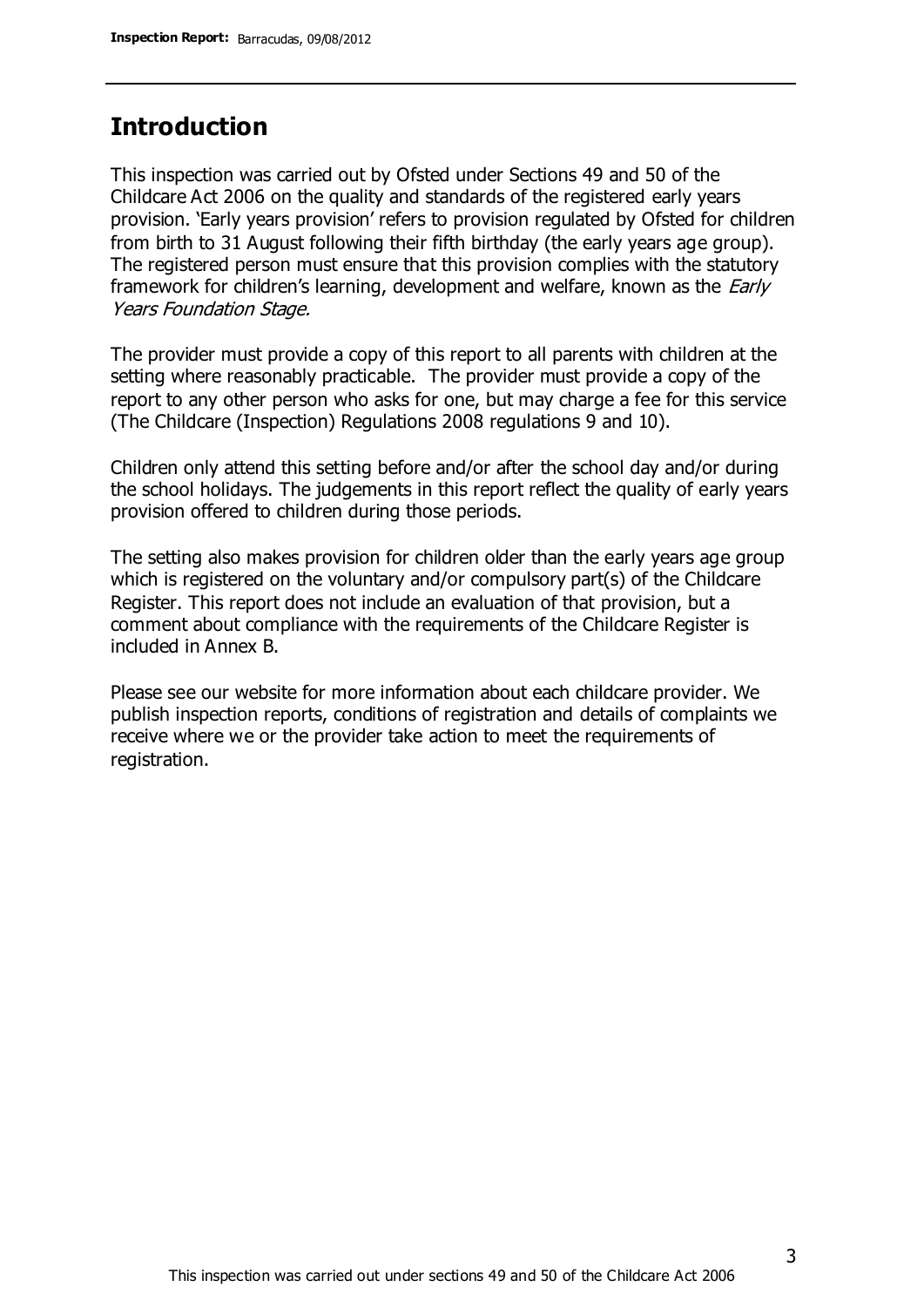### **Description of the setting**

Barracudas Easter and Summer activity camp opened in 2012 and is part of a national chain of out of school provisions run by Young World Leisure Group Limited. Barracudas operates from the grounds of Woodford County High School for Girls, in Woodford Green, in the London Borough of Redbridge. The camp serves the local community and is open during the Easter and Summer school holidays between 8am and 6pm. A maximum of 78 children under eight years may attend the camp at any one time, and of these, 78 may be in the early years age group. There are currently 22 children on roll in the early years age group. In total, 177 are on roll, aged from four and a half years to sixteen years. The activity club is registered on the Early Years Register and the compulsory and voluntary parts of the Childcare Register.

Young World Leisure Group employs a qualified teacher to be responsible for the day-to-day management of the setting. In addition, there are 30 staff who work directly with the children. All staff receive in-house training before the camp opens.

### **The overall effectiveness of the early years provision**

Overall the quality of the provision is good.

Children's individual needs are met well overall and they make good progress towards the early learning goals of the Early Years Foundation Stage. Children enjoy learning through a wide range of activities. However, there are fewer resources for play inside. Children enjoy many outdoor play experiences at the holiday club, which is the focus of the setting. Children are safeguarded well and their needs are met. Partnerships with parents are strong and good continuous improvement and self-evaluation supports better practice.

### **What steps need to be taken to improve provision further?**

To further improve the early years provision the registered person should:

extend the range of resources available to children to support their child initiated play indoors.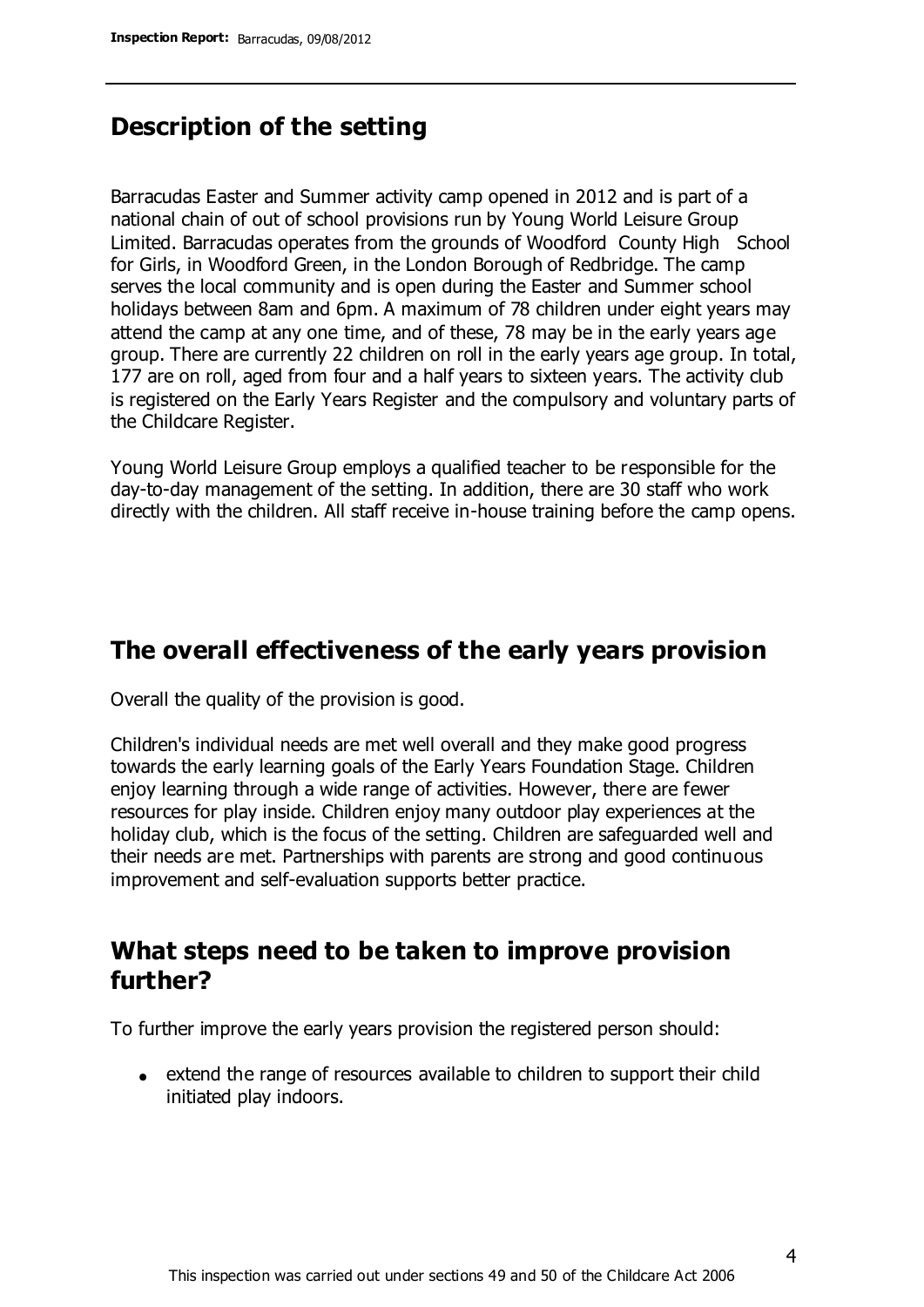### **The effectiveness of leadership and management of the early years provision**

Robust safeguarding procedures known and implemented by staff help keep children safe if concerns are raised. All staff undertake child protection training before the play scheme opens for the summer. Daily risk assessments completed by staff identify any potential hazards to children, both inside and outside. Overall, resources are good and are appropriate for the age and developmental stage of children attending. This is especially true in the outdoor area. However, there are fewer available indoors to enable children to make extensive choices in child initiated activities. There are currently no children on roll who attend other settings or need support from other agencies. However, the staff are aware of the need to work in partnership with any other settings if the need arises.

All staff know the backgrounds of children who attend: this is gathered through discussion with parents. This means they promote good equality and opportunity by addressing children's individual care and learning needs. Children celebrate the 2012 Olympics, learning about the different countries and the flags which represent them. A strong partnership with parents is established. This is because children may attend for a few days only, so staff are vigilant in obtaining relevant information and exchanging information with parents. Staff attend a range of training courses prior to the holiday club starting; this embeds ambition and drives improvement. Staff continually self-evaluate practice throughout the summer and make any required changes to improve the care and learning offered to the children.

### **The quality and standards of the early years provision and outcomes for children**

Children learn about safety through discussions with staff. They learn the importance of keeping safe as they move across the large school setting. They talk about behaviour rules and walk in single lines singing as they move from classroom to classroom or from inside to outside. Children use a varied range of large physical apparatus such as bouncy castles. They discuss with staff how to play and learn from these resources in a safe manner. Children understand the importance of a healthy lifestyle as they talk about healthy options for the packed lunches they bring into the club. They have opportunities to purchase fruit from the fruit shop in the club. They play outside a lot using developing physical skills and enjoying the fresh air and sunshine. Children develop skills for the future as they play and learn from programmable toys. Children behave well and share and take turns with all the activities and resources.

Staff demonstrate a good understanding of how children learn and develop across the six areas of learning. They compliment each area in the activities children take part in at the holiday play scheme. Staff plan well and include a good range of different themes throughout the summer camp. They complete observations on all the children, sharing these with parents to show children's achievements. Children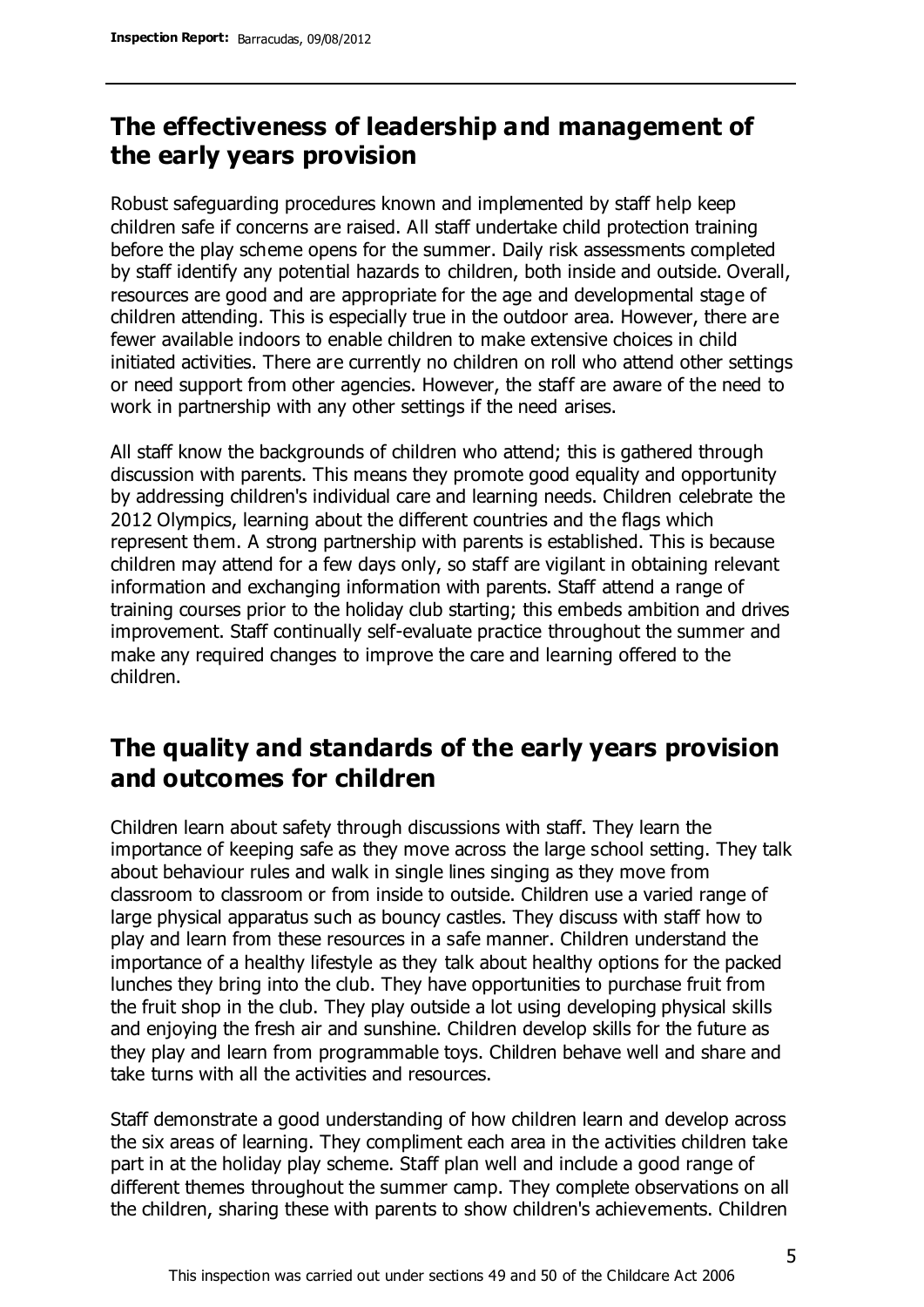have a positive approach to the activities, they are confident in cooperating with others as they play. They persist for extended periods of time whilst making pirate eye patches, masks and swords. Children have a developing respect for other cultures and countries as they celebrate the 'Olympics' learning about all the different countries taking part. Children form good relationships with each other and staff, although they may never have been to the play scheme before. They feel secure and show a sense of belonging through positive interactions. Children are confident at using more complex sentences during everyday play; they discuss the 'pirate topic' in detail with staff. They are confident in speaking to others about their wants and interests. Children create with paint and junk modelling, and express their intentions on what they want to create.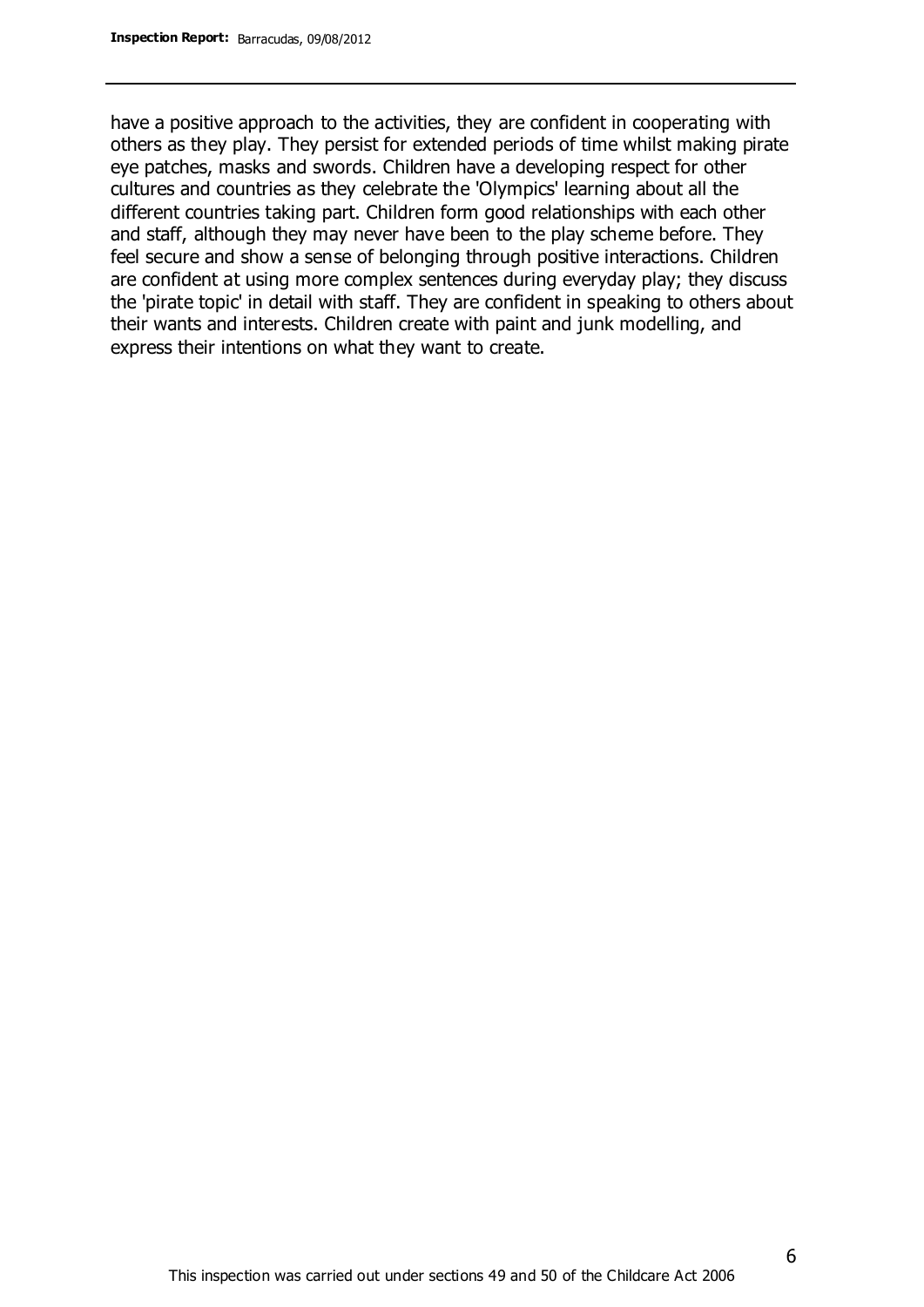### **Annex A: record of inspection judgements**

#### **The key inspection judgements and what they mean**

Grade 1 is Outstanding: this aspect of the provision is of exceptionally high quality Grade 2 is Good: this aspect of the provision is strong Grade 3 is Satisfactory: this aspect of the provision is sound Grade 4 is Inadequate: this aspect of the provision is not good enough

#### **The overall effectiveness of the early years provision**

| How well does the setting meet the needs of the      |  |
|------------------------------------------------------|--|
| children in the Early Years Foundation Stage?        |  |
| The capacity of the provision to maintain continuous |  |
| improvement                                          |  |

#### **The effectiveness of leadership and management of the early years provision**

| The effectiveness of leadership and management of the             |   |
|-------------------------------------------------------------------|---|
| <b>Early Years Foundation Stage</b>                               |   |
| The effectiveness of leadership and management in embedding       |   |
| ambition and driving improvement                                  |   |
| The effectiveness with which the setting deploys resources        |   |
| The effectiveness with which the setting promotes equality and    |   |
| diversity                                                         |   |
| The effectiveness of safeguarding                                 |   |
| The effectiveness of the setting's self-evaluation, including the |   |
| steps taken to promote improvement                                |   |
| The effectiveness of partnerships                                 | 3 |
| The effectiveness of the setting's engagement with parents and    |   |
| carers                                                            |   |

### **The quality of the provision in the Early Years Foundation Stage**

The quality of the provision in the Early Years Foundation Stage  $\vert$  2

### **Outcomes for children in the Early Years Foundation Stage**

| <b>Outcomes for children in the Early Years Foundation</b>    |  |
|---------------------------------------------------------------|--|
| <b>Stage</b>                                                  |  |
| The extent to which children achieve and enjoy their learning |  |
| The extent to which children feel safe                        |  |
| The extent to which children adopt healthy lifestyles         |  |
| The extent to which children make a positive contribution     |  |
| The extent to which children develop skills for the future    |  |

Any complaints about the inspection or report should be made following the procedures set out in the guidance available from Ofsted's website: www.ofsted.gov.uk